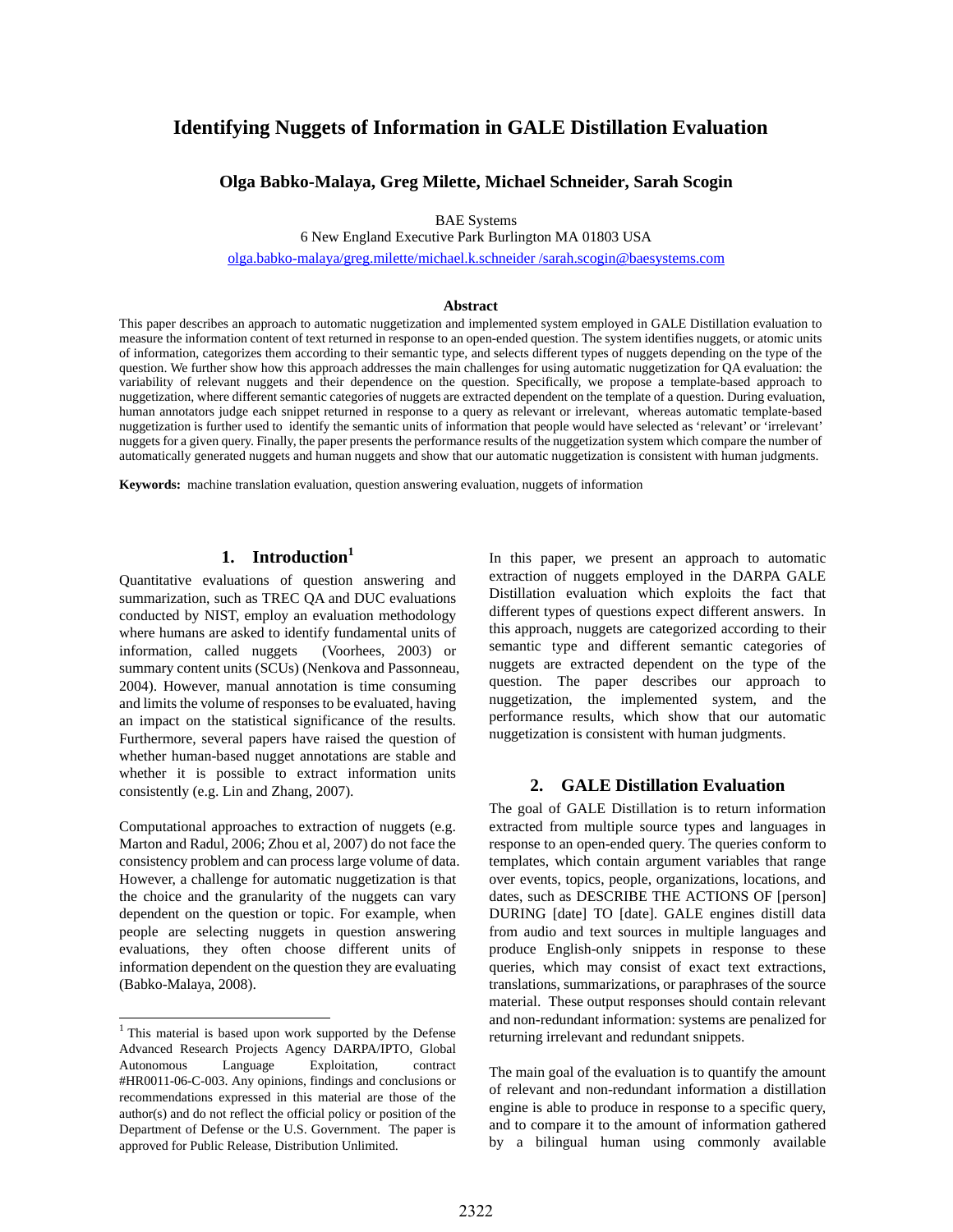state-of-the-art tools.

During evaluation, human annotators judge each snippet as relevant or irrelevant to the query, as well as identify redundant snippets. In order to quantify the amount of relevant, irrelevant, and redundant information and to compare that information across different distillers, we decompose snippets into nuggets or atomic units of information and score distiller outputs at the nugget level. In Phases 1 and 2 of the program, annotators manually parsed all relevant responses into nuggets, using nuggetization annotation guidelines (see Babko-Malaya, 2008), whereas irrelevant nuggets were estimated based on character counts (see White et al, 2008). In later phases, the amount of queries to be evaluated significantly increased in order to ensure statistical significance of the results across languages and various conditions (such as text vs. audio, and newswire vs. blogs). An automatic nuggetization system developed in Phase 4, combined with some improvements in the annotation pipeline, allowed us to process a significantly larger volume of snippets, from more than 20 times more queries. Another advantage of the automatic system is that both relevant and irrelevant snippets are nuggetized, which results in a more meaningful comparison of relevant and irrelevant information.

The scoring system computes the volume of nuggets in relevant, irrelevant, and redundant snippets provided by the distiller and calculates precision and recall scores. Precision scores are computed as the ratio between the number of right nuggets (i.e. relevant and non-redundant) and the number of all nuggets retrieved by a given distiller for a given query, whereas recall is the ratio of the number of right nuggets and the total (estimated) number of non-redundant relevant nuggets for a given query. Because of the large size of the corpus, no Gold Standard was created. Furthermore, unlike TREC evaluations, where an answer key was created by using responses as well as research performed during the original development of the question, GALE Distillation evaluation is only using the pool of responses produced by machine and human distillers.

### **3. Nuggets in GALE Distillation Evaluation**

#### **3.1 Manual Nuggetization**

The outputs produced by GALE distillation systems are not restricted to exact answers and may consist of exact text extractions, translations, summarizations, or paraphrases of the source material. As a result, snippets returned by different systems often contain different amount of relevant information, even when this information is coming from the same source and the same sentence. Furthermore, system responses often vary because of machine translation, transcription, as well as co-reference errors.

In the example below, two systems returned snippets for

the query PROVIDE INFORMATION ON [Jack Straw]. Distiller 1 returned Snippet 1, where all information is correctly translated. The snippet returned by Distiller 2, on the other hand, contains correct information that Jack Straw went to a summit, but does not contain the facts that Jack Straw was in Egypt and that he is a British Foreign Secretary, which are relevant to the query (the system either did not return the whole sentence or incorrectly translated a part of the sentence).

*Snippet 1 (distiller 1): British Foreign Secretary Jack Straw went to a summit in Egypt* 

*Snippet 2 (distiller 2): Snippet: Jack Straw went to a summit ...* 

As this example shows, in order to compare the volume of correct information returned by distillers, snippets have to be broken down into smaller units, such as nuggets of information, and evaluation needs to compare system responses at the nugget level rather than at the snippet level.

There is a large number of ways to break a sentence down into smaller pieces of information. In Phases 1 and 2 of the GALE program, we developed a manual approach to the creation of nuggets, based on a small set of predefined rules (see Babko-Malaya, 2008), which include the following ones:

Nuggets are created out of each core verb and its arguments

Temporal, locative, causative modifiers constitute a nugget

• Numerical expressions, people, organizations, GPEs and titles make a nugget

Given these rules, the following four nuggets are created for Snippet 1 (the extent of the nuggets is indicated by double brackets), whereas only one nugget (which is equivalent to Nugget 3 below) is created for Snippet 2.

*Nugget1 (person). British Foreign Secretary [[Jack Straw]] went to a summit in Egypt* 

*Nugget2 (title). [[British Foreign Secretary]] Jack Straw went to a summit in Egypt* 

*Nugget3 (event). British Foreign Secretary [[Jack Straw went to a summit]] in Egypt* 

*Nugget4 (location). British Foreign Secretary Jack Straw went to a summit [[in Egypt]]* 

#### **3.2. Template-based Nuggetization**

A challenge for an automatic approach to nuggetization is the dependence of relevant nuggets on the query. When human annotators decompose a snippet into nuggets, not all of possible nuggets are actually generated. For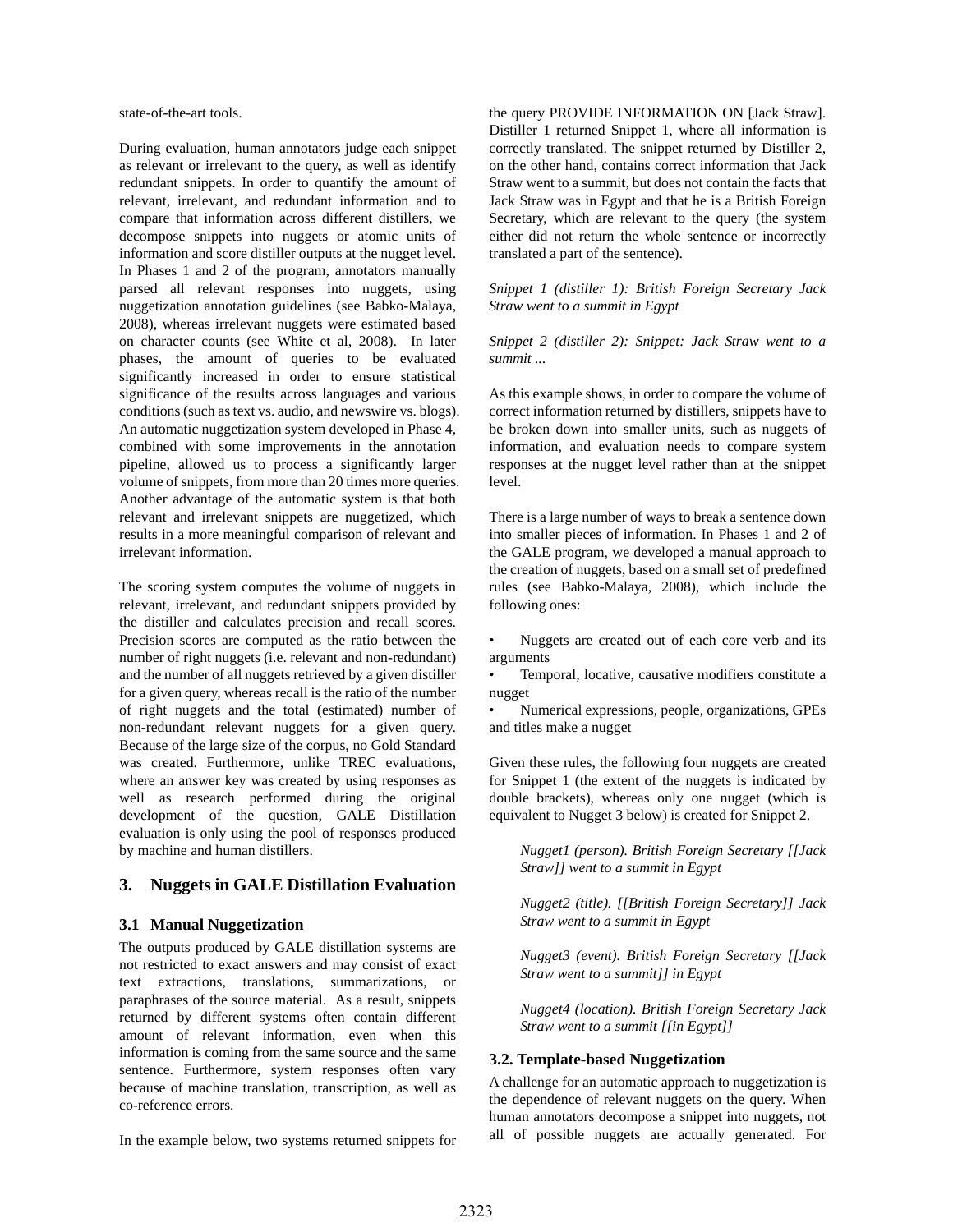example, different relevant nuggets are generated from Snippet 1 for the following queries:

WHICH people ARE INVOLVED IN [summit in Egypt]: *Nugget1 (person). British Foreign Secretary [[Jack Straw]] went to a summit in Egypt Nugget2 (title). [[British Foreign Secretary]] Jack Straw went to a summit in Egypt* 

WHERE HAS [Jack Straw] BEEN AND WHEN?, *Nugget4 (location). British Foreign Secretary Jack Straw went to a summit [[in Egypt]]* 

#### PROVIDE INFORMATION ON [Jack Straw]

*Nugget2 (title). [[British Foreign Secretary]] Jack Straw went to a summit in Egypt Nugget3 (event). British Foreign Secretary [[Jack Straw went to a summit]] in Egypt Nugget4 (location). British Foreign Secretary Jack Straw went to a summit [[in Egypt]]* 

Our automatic approach to nuggetization accounts for this dependency of nuggets to the query by (1) categorizing nuggets into semantic types, and (2) restricting nuggets for each question to a predefined set of semantic categories, as shown in Table 1:

| <b>OUERY</b><br><b>TEMPLATE</b>                                                   | 모 | લਸ | នី | ᄪ | MIN | EZ | EMP | ğ |   |   |
|-----------------------------------------------------------------------------------|---|----|----|---|-----|----|-----|---|---|---|
| List facts about<br>[EVT]                                                         |   |    |    |   | x   | x  | x   | x | x | X |
| What<br>[PER/ORG/GPE]<br>involved<br>in<br>are<br>$[EVT]$ ?                       | X | X  | X  | x |     |    |     |   |   |   |
| Provide information<br>on[PER].                                                   |   |    |    | Χ | Χ   | X  | X   | X | χ | Χ |
| Find statements<br>made by<br>[PER] on [topic].                                   |   |    |    |   |     |    | x   | x | x | x |
| Describe the<br>relationship<br>of [PER] TO [PER].                                |   |    |    |   |     | X  | x   | X |   |   |
| How did [country]<br>react to [EVT]?                                              |   |    |    |   | X   | X  | X   | X | X | X |
| Find acquaintances<br>of [PER]?                                                   | x |    |    |   |     |    |     |   |   |   |
| Find people<br>who<br>visited [LOC].                                              | X |    |    |   |     |    |     |   |   |   |
| locations<br>$\overline{\text{of}}$<br>List<br>representatives<br>οf<br>[ORG/GPE] |   |    |    |   |     |    |     | x |   |   |
| Describe a meeting or<br>between<br>contact<br>[PER/ORG]<br>and<br>{PER/ORG]      |   |    |    |   |     | X  | x   | X | x | X |
| Where has [PER]<br>been and when?                                                 |   |    |    |   |     |    | Χ   | x |   |   |

| Which      | sources | X | v | $\mathbf{v}$ | v |  |  |  |
|------------|---------|---|---|--------------|---|--|--|--|
| made       |         |   |   |              |   |  |  |  |
| statements | on      |   |   |              |   |  |  |  |
| [topic]?   |         |   |   |              |   |  |  |  |

Table 1. Nugget categories for different templates

The semantic categories are defined so that they can be identified consistently given available NLP tools. These categories include PER (person), GPE (geo-political entity), ORG (organization), TITLE (titles), NUM (numerical expressions), EVT (propositional or 'core' nuggets, these nuggets are formed by the verb and its arguments), TMP (temporal expressions), LOC (locative expressions), MOD (other types of modifiers, such as causative, purpose, manner, recipient), and STM (statement nuggets, which indicate direct or indirect speech).

#### **3.3. Scoring with Automatically Generated Nuggets**

Prior to automatically generating nuggets, annotators manually tag each snippet as relevant or irrelevant and in the case of relevant snippets, select the portion of the snippet which is relevant to the query. When selecting relevant text, annotators exclude text which is incorrectly translated or garbled, or is otherwise irrelevant to the query.

Snippets are tagged as relevant if they contain relevant and correctly translated material, however, systems are not required to identify the exact answers. As part of relevancy annotation, bilingual annotators verify machine translation and break each relevant snippet down into relevant text and context, where context includes text that is not directly relevant to the query or is incorrectly translated. This text is not nuggetized, i.e. it is ignored in the evaluation. As a result, there is no penalty for returning additional text beyond the exact answer, as long as the snippet contains some relevant material<sup>2</sup>.

For example, the selected relevant text in the snippet below includes "Secretary Rice visited New Delhi" (shown in bold), whereas text "Menon said" is excluded to make sure that no credit is given for the other person name mentioned in the snippet:

#### FIND PEOPLE WHO VISITED [New Delhi]

Snippet. **Secretary Rice visited New Delhi***, Menon said.*

The nuggetization system automatically nuggetizes the selected relevant text in relevant snippets (these nuggets count as correct), as well as nuggetizes all text in irrelevant and redundant snippets (the nuggets in these

 $\overline{a}$ 

 $2$  In order to avoid systems returning large snippets, the corpus was segmented at the sentence level and snippets were limited to one segment.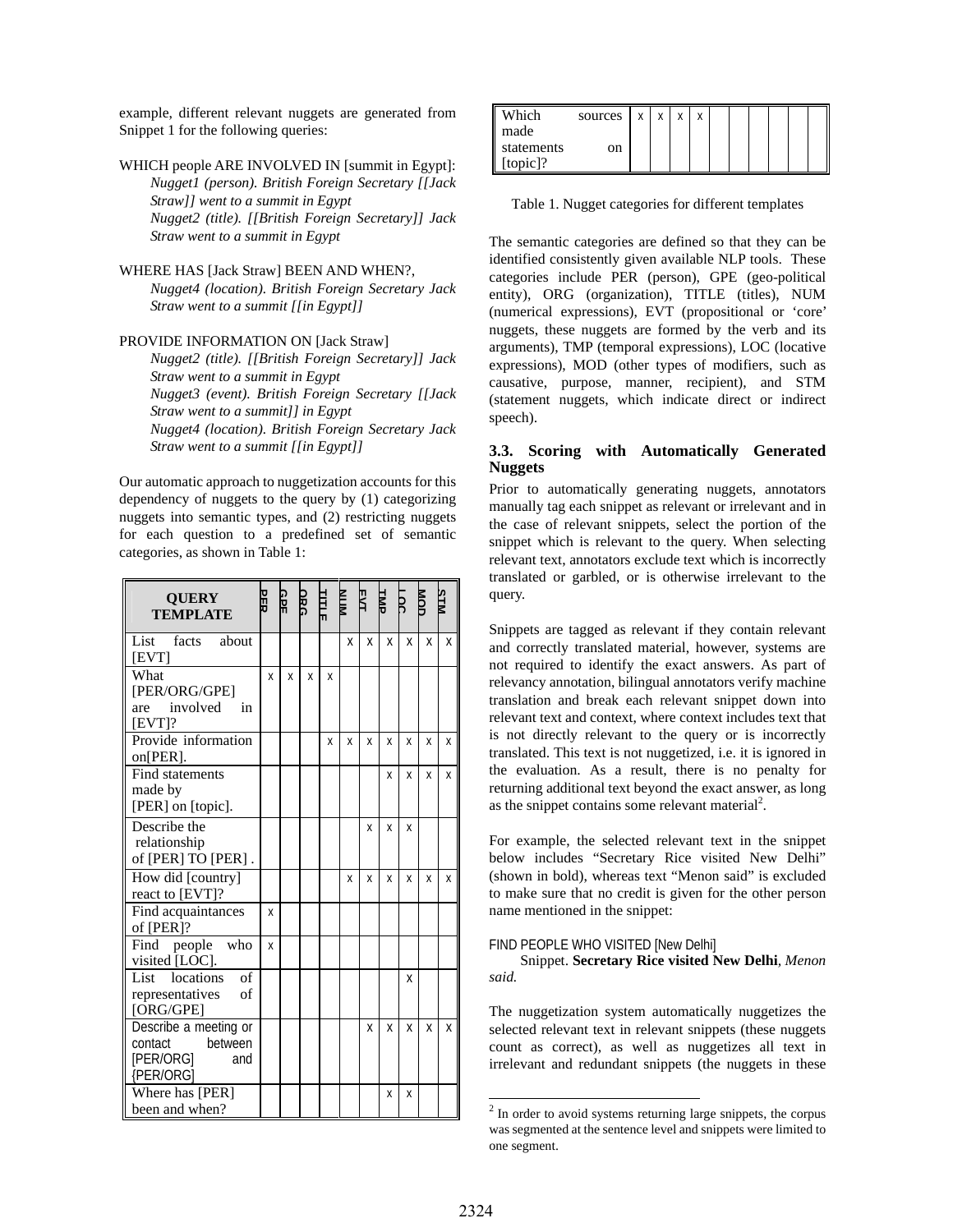snippets count as incorrect).

The template-based approach to nugget selection described above then allows us to automatically identify the units of information that people would have selected as 'relevant' or 'irrelevant' nuggets for a given query. For example, given the query below, a system returned two snippets: one relevant and one irrelevant. Annotators scored the first snippet as relevant and selected the whole sentence as relevant text. The second snippet was judged as irrelevant. Based on the template of the query (see Table 1 above), the categories of nuggets that were generated for these snippets included times and locations:

#### WHERE HAS [Chen Yunlin] BEEN AND WHEN?

*Relevant:* **Chen Yunlin visited [[Taiwan]]-LOC [[in January]]-TMP** *(2 relevant nuggets)* 

*Irrelevant:* Chen's deputy, Zhang Mingqing, was attacked by protesters during an informal visit [[to the southern Taiwanese city of Tainan]]-LOC *(1 irrelevant nugget)* 

Since there are two relevant nuggets and one irrelevant one returned by a system, the precision score for this example is 2/3.

By using automatically generated nuggets as opposed to human nuggets, we significantly increased the speed of annotation to support a larger volume of queries, over 20 times more than in earlier phases. Furthermore, this approach allowed a more meaningful comparison of relevant and irrelevant information compared to earlier phases of the program, where irrelevant nuggets were estimated based on character counts. In the example above, the only pieces of information which were considered and counted as relevant vs. irrelevant were times and locations, the rest of the sentence was ignored in both relevant and irrelevant snippets.

Manual or automatic nuggetization is required because Distillation systems do not need to identify the exact answers and nuggetization is not part of the systems. The main challenges for Distillation systems are to identify relevancy and redundancy of information, in addition to machine translation, automatic speech recognition, and co-reference. Whereas all these critical components of Distillation systems are evaluated manually, automatic nuggetization is used to quantify the volume of correct and incorrect information in order to enable meaningful comparison across distillers.

### **4. Automatic Nuggetizer System**

The nuggetizer creates nuggets using a pipeline of NLP tools, post-processing rules, and template-based customization. The NLP tools include a Named Entity tagger (NE), Semantic Role Labeler (SRL) and Part of Speech (POS) tagger. The post-processing rules are applied to the outputs from the tools and aim to resolve conflicts and improve accuracy. The end result is an automatic nuggetizer that approximates human nuggetization and has higher accuracy than the raw outputs of the tools alone. Table 2 describes the tools necessary to generate the nuggets.

| <b>NUGGET</b><br>TYPE | <b>TOOLS</b>                   |
|-----------------------|--------------------------------|
| <b>GPE</b>            | NE, SRL, and POS tagger        |
| LOC                   | NE, SRL, and POS tagger        |
| <b>PER</b>            | NE and POS tagger              |
| ORG                   | NE and POS tagger              |
| TITLE                 | <b>BAE</b> Title detector      |
| <b>EVT</b>            | SRL and POS tagger             |
| <b>STM</b>            | <b>BAE</b> Statement detector  |
| <b>MOD</b>            | SRL                            |
| <b>NUM</b>            | SRL and BAE Number detector    |
| TMP                   | SRL and BAE Date/Time detector |

Table 2. NLP tools for each nugget type.

Our NE tagger utilizes MaxEnt training from MALLET (McCallum, 2002). For the Semantic Role Labeler, we have been using open source SRL ASSERT (Pradhan et al, 2004). Table 3 shows the mapping between the SRL labels and the nuggets.

| <b>SRL LABELS</b>        | <b>NUGGET TYPE</b> |
|--------------------------|--------------------|
| ArgM-LOC, ArgM-DIR       | <b>LOC</b>         |
| $ArgM-TMP$               | <b>TMP</b>         |
| ArgM-CAU, PRP, MNR, ADV  | <b>MOD</b>         |
| ArgM-EXT                 | <b>NUM</b>         |
| MOD, DIS, ArgM, REC, PRD | No nuggets         |

Table 3. Mapping between nuggets and SRL labels

**Locative (LOC) nuggets** are derived from phrases that are tagged as ArgM-LOC or ArgM-DIR (directional phrases) by the SRL, combined with the locations selected by the NE tagger. We noticed that our NE tagger has higher precision in identifying locations than ArgM-LOC phrases, but, on the other hand, SRL is better in defining the correct extent of locations. For example, the NE tagger often splits multiword locations into several nuggets, e.g. a phrase *Paris, France* has two locative nuggets: *Paris* and *France*. The post-processing rules for locations, therefore, include:

- Override SRL nuggets with the NE tagger
- If overlap, use the extent of the SRL LOC
- Merge adjacent LOC nuggets
- Do not generate LOC nuggets embedded in NPs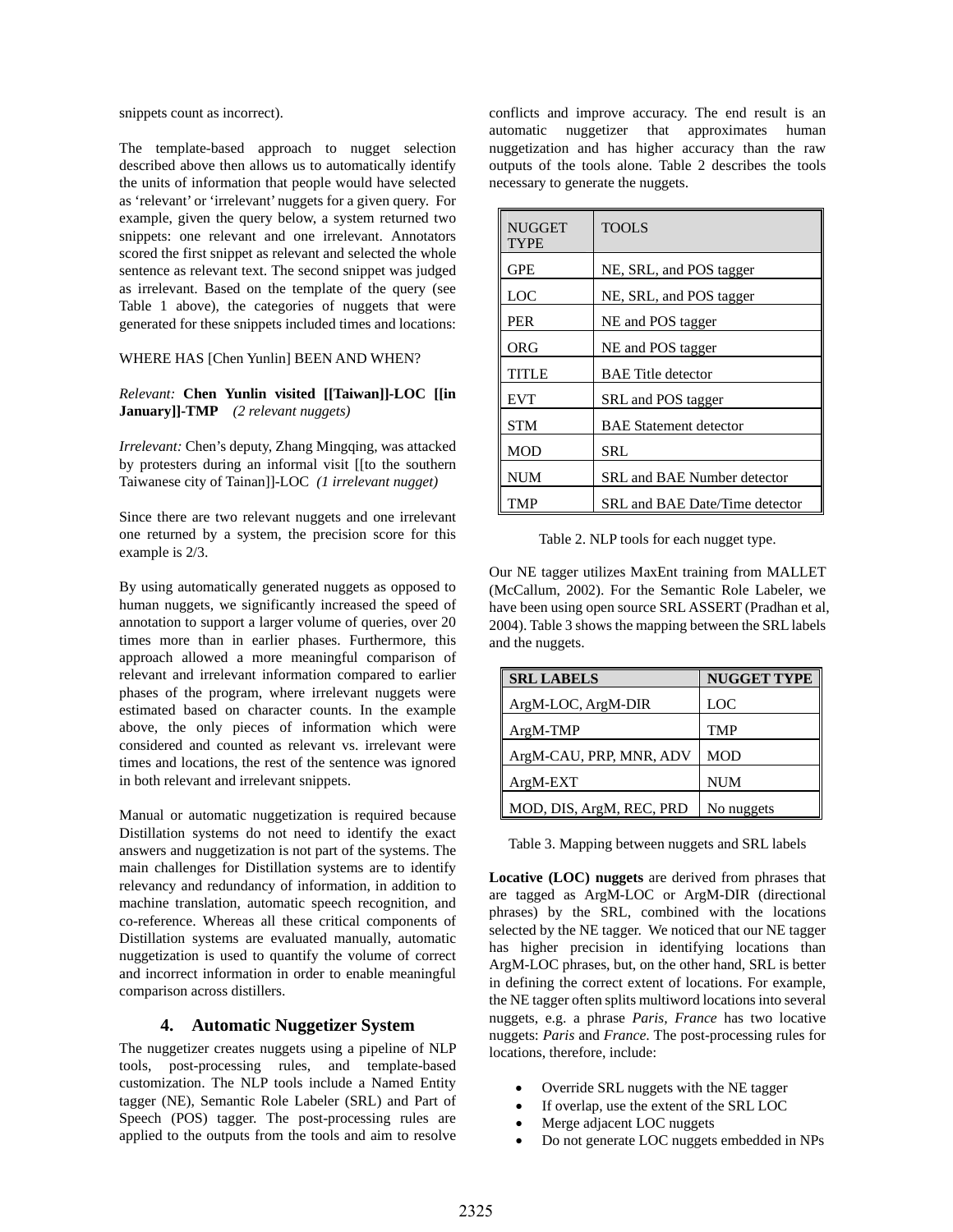The purpose of the last rule is to limit locations to those which modify events, for example, *US* was not selected as a LOC nugget in *The US president visited Italy-LOC.* 

**Geo-political entities (GPE) nuggets** are also generated by using SRL and NE. GPE nuggets differ from locations in that they function as agents or patients in the sentence, as in *[[Moscow]]-GPE confirmed that samples were delivered to a laboratory*. Since agents and patients are tagged by SRL as Arg0 and Arg1, we use SRL argument labels to distinguish between GPE and LOC:

- Change NE LOC that is Arg0 or Arg1 to a GPE nugget
- Change any NE GPE that are also Arg2-Arg5 or ArgM-LOC/DIR to a LOC nugget

**Person (PER) and Organization (ORG) nuggets** are generated by the NE tagger. Post-processing rules restrict these nuggets to the arguments of the verbs in the sentence. For example, PER and ORG nuggets are not generated from possessive proper nouns. In the snippet *Bill Clinton's visit to North Korea* was successful, a PER nugget is not created for *Bill Clinton*.

**Temporal (TMP) nuggets** combine phrases that are tagged as ArgM-TMP with the nuggets identified by the Date/Time Detector, developed at BAE Systems. Our Date/Time detector uses regular expressions to capture the numerous ways dates and times can be expressed, as well as combinations of date/time expressions, including relative time (e.g. yesterday) and specific dates and times (e.g. 30 Mar 2010, 11:00:00 am). The post-processing rules are further aimed to resolve conflicts with the NUM detector, as well as correct the extent of the temporal phrases:

- If ArgM-TMP overlaps with a NUM nugget, choose TMP nugget
- Merge adjacent TMP nuggets

**Numerical (NUM) nuggets** include ArgM-EXT from SRL and a Number detector developed by BAE Systems. The Number detector identifies exact numbers, phrases representing a specific quantity (e.g. pair, couple, dozen), and words approximating quantities (e.g. several, few, many).

**Modifier (MOD) nuggets** include all types of modifiers other than temporal and locative expressions. They include causative and purpose phrases (ArgM-CAU and ArgM-PRP), manner adverbials (ArgM-MNR), as well as all modifying expressions that are labeled as ArgM-ADV by the SRL.

**Statement (STM) nuggets** utilize a Statement detector developed by BAE Systems, which identifies verbs of 'saying' and tags them as STM-nuggets, as in *President Alejandro Toledo [[denied]]-STM Wednesday that terrorism was on the rise*. STM nuggets are restricted to one STM nugget per snippet in the case of the template FIND STATEMENTS MADE BY [person] ON [topic], since different verbs of saying used in the same sentence usually refer to the same statement.

**TITLE nuggets** utilize a Title detector, developed by BAE Systems, which extracts pre-and post-modifiers of a named person as defined for the ACE data set (ACE 2004). The detector makes use of a hierarchical, dynamic conditional random field (CRF) model (Sutton et al, 2007) to jointly identify the full extent of the person phrase and tag pre-modifier and post-modifier elements.

**Event (EVT) nuggets** are defined as verbs (SRL relations). However, infinitival verbs, gerunds, and participles are not included as EVT nuggets. EVT nuggets are also restricted for some templates, for example only one EVT nugget is allowed for questions which ask about a relationship between two people or two organizations. As in the case of some other post-processing rules discussed above, these rules aim for high accuracy that approximates human nuggetization without over-generation of nuggets.<sup>3</sup>

### **5. Performance Results**

In order to assess how well our approach to automatically generating nuggets performed, we compared the results of automatic nuggetization to manually-annotated nuggets. Specifically, we evaluated performance on the results of the Arabic queries in the GALE Phase 4 distillation evaluation. For this language, there were 300 queries resulting in 7061 snippets returned from machine distillers. For each snippet, nuggets were extracted automatically and then corrected manually, given the nuggetization annotation guidelines in Phase 2. The final manually corrected nuggets provide a gold standard against which to compare the automatic nuggetizer. When evaluating performance of the nuggetizer, we are primarily interested in determining whether the total numbers of nuggets are reasonably accurate and whether we are biased high or low in the counts. Table 4 shows the number of nuggets generated by the automatic nuggetizer as compared against the gold standard manually corrected nuggets, broken down by structured/unstructured (i.e. newswire vs. blogs) and audio/text. We see that the difference between auto nuggets and human nuggets is reasonably small, and we consistently undergenerated auto nuggets.

 $\overline{a}$ 

<sup>&</sup>lt;sup>3</sup> Over-generation of nuggets would negatively affect system scores, since during evaluation nuggets in relevant snippets are manually corrected, whereas the number of nuggets in the irrelevant snippets is estimated by using automatic nuggetization.